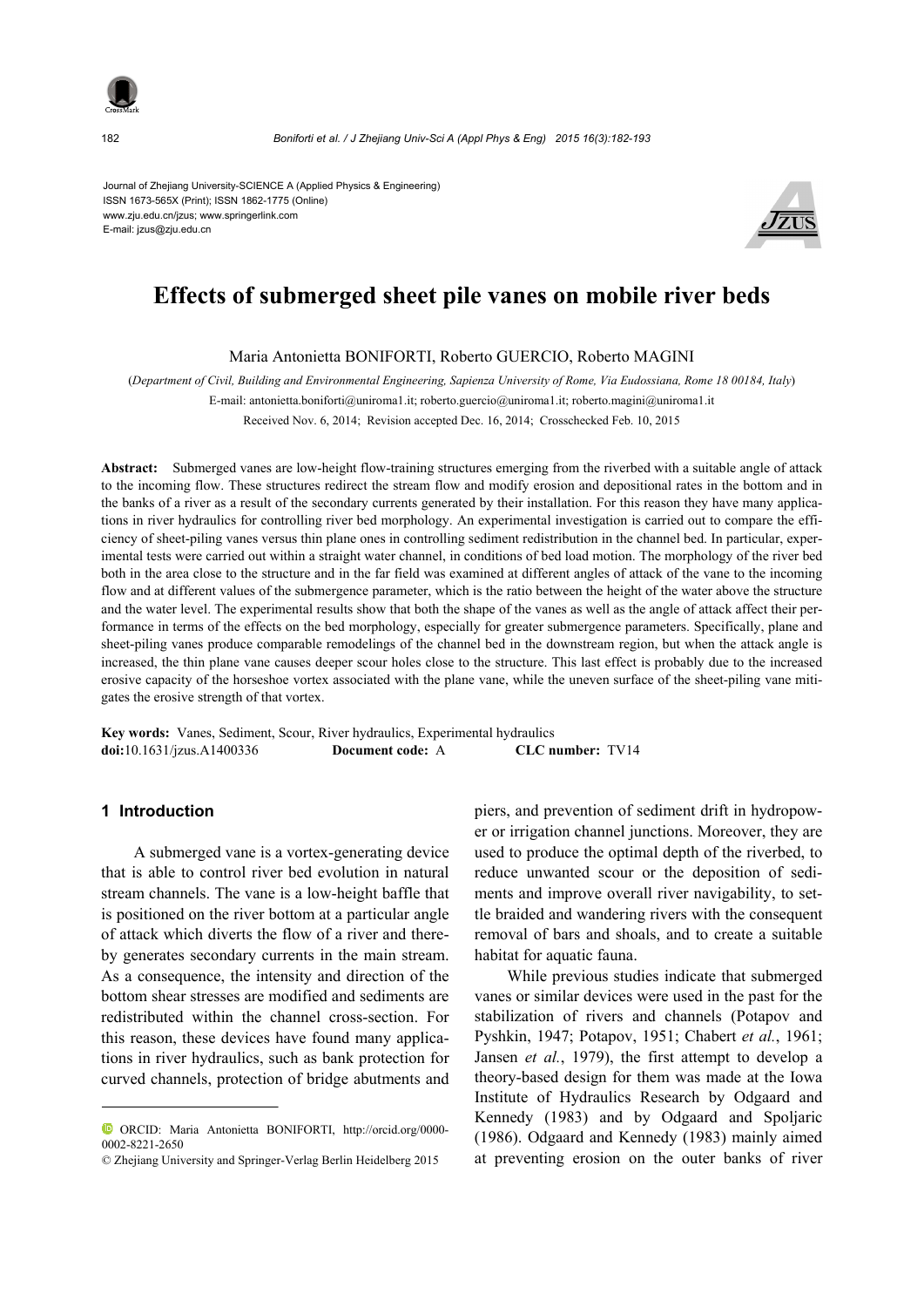bends, where the flow is commonly characterized by separation, secondary fluxes, energy losses, and water surface variations. In this context, the vanes were used to counteract the 3D natural velocity field with the secondary current that was generated by their installation.

Furthermore, Odgaard and Spoljaric (1986) arranged the vanes in various laboratory and field tests to change the profile of the mobile bed in straight channels for the resolution of issues related to the formation of shoals and sandbars in rivers and artificial channels. They obtained significant results without changing the overall balance of the watercourse bed-load. In a straight channel configuration, the secondary currents induced by the vane generate crosswise shear stresses on the bottom and the transport of sediments in the orthogonal direction to the main flow with consequent modification of the riverbed profile. Examples of using submerged vanes within straight channels can be found in Council Bluffs, Iowa with the Power's Power Station (Nakato *et al.*, 1990) on the Missouri River and on the West Fork of the Cedar River in Butler County, Iowa (Odgaard and Wang, 1990). For channel bend applications, a field test was firstly carried out with positive results in a bend of the East Nishnabotna River, Iowa (Odgaard and Mosconi, 1987a). Further positive tests were also reported by Fukuoka and Watanabe (1989). Recently, Han *et al*. (2011) showed that vanes are effective in reducing flow separation, the intensity of secondary flows, and the turbulence generated downstream from sharp openchannel bends, which are frequently encountered in hydraulic engineering design.

Bank-attached vanes, also known as submerged groins, have been proposed for bank protection and habitat improvements (Hey, 1996; Rosgen, 1996; 2001a; 2001b; FISRWG, 1998), and their efficiency is usually tested as a function of the shape and the angle of attack (Bhuiyan *et al.*, 2010). Vanes have also been promoted to reduce the amount of local scour near bridge abutments and bridge piers as pointed out respectively by Johnson *et al.* (2001) by means of clearwater laboratory experiments and Espa and Magini (2000). However, the effect of these structures needs further clarification when considering riverbeds with the presence of bed forms (Barkdoll, 2003).

For all their possible applications, the primary advantages of using submerged vanes, compared to other techniques, are their low cost and low environmental impact. However, the effects that they have on the flow and on the river bed are strictly dependent on their shape, dimensions, and geometric arrangement. Most vanes are constructed in the shape of a rectangle, as this is found to be the simplest shape to effectively divert water flow within a river system. However, some more complex shapes have been built and tested in laboratory studies. For example, an airfoil-like cross-sectional profile (Odgaard and Spoljaric, 1989; Ouyang, 2009) that is similar to a propeller twisted from the base to the top exists (Odgaard and Spoljaric, 1989). In particular, Ouyang (2009) investigated the effects of dimensions and shape on vane performance in a sediment controlled channel, focusing on a rectangular plate, a trapezoidal tapered plate, and a plate in the shape of a parallelogram with its top swept forward or backward to the approaching flow. Behbahan (2011) showed that curved and angled vanes are 35% and 20% more effective, respectively, in stabilizing river banks than flat ones*.* However, while these complicated designs perform well in laboratory tests, they are not often used in field applications, mainly due to their high manufacturing costs. In such circumstances, the flat-plate vanes still prevail. Nevertheless, Azizi *et al.* (2012) pointed out that flat plate vanes with leading edges reduce local scour around the structure and also reduce costs.

As already mentioned, in addition to the form, other important factors that affect the efficiency of the vanes are their size and their arrangement, with particular reference to how they are angled. In fact, the effectiveness of a submerged vane in sediment diversion depends on the vane alignment to the approaching flow, and on the height and length of the vane. In particular, prescribing the optimum angle of the vane relative to the channel axis is a basic issue, due to the fact that this angle changes with the stage levels (Odgaard and Mosconi, 1987b). The angle of attack to the approaching flow is usually maintained at less than 20° (Gupta *et al.*, 2010), because the greater the angle, the deeper the local scour holes that are usually formed. However, Tan *et al.* (2005) in a laboratory experiment concluded that the optimum angle of attack to divert sediment is about 30°. But these authors did not take into account local scour phenomena. The results of Tan *et al.* (2005) also showed that a vane higher than two to three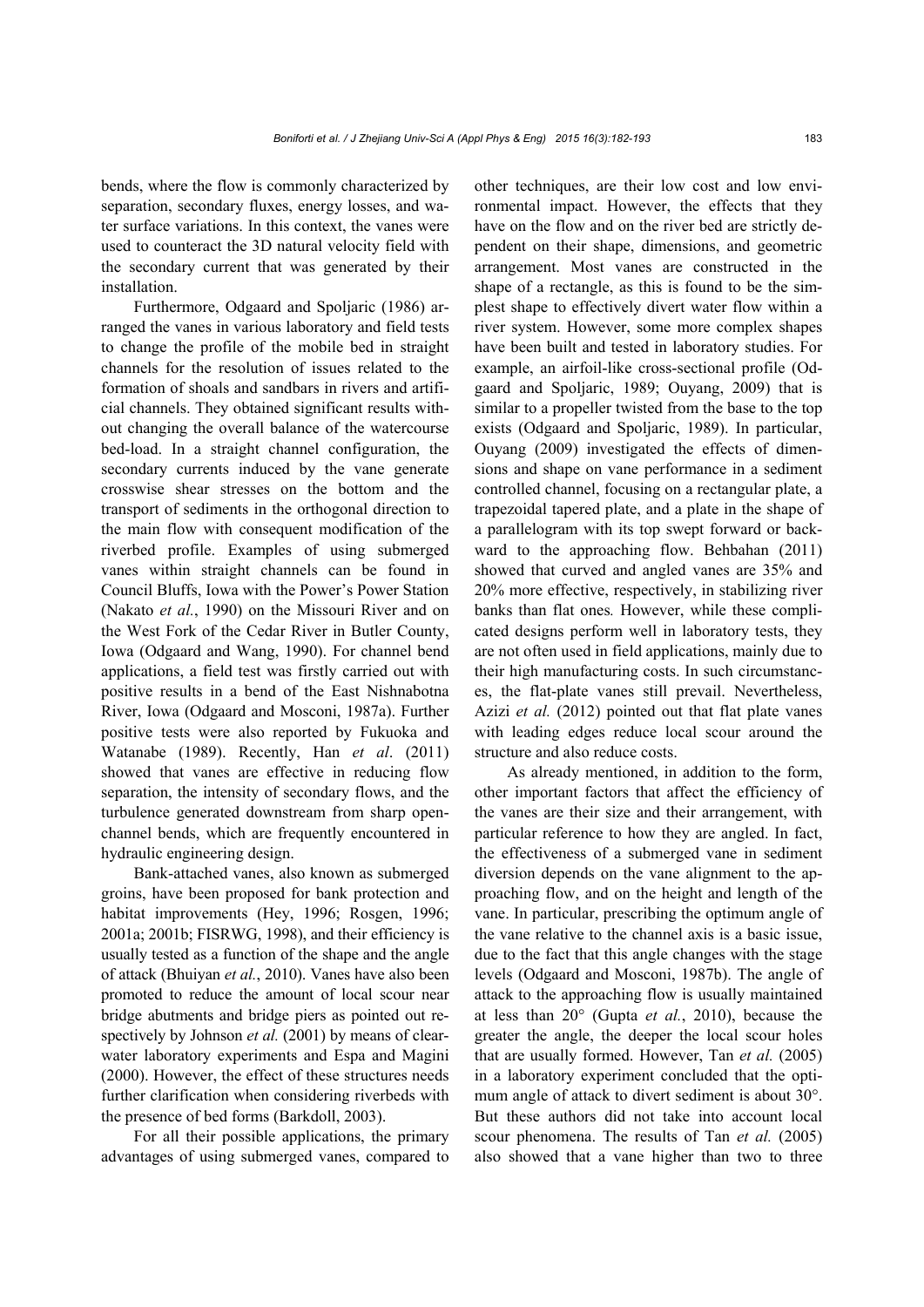times the height of the bed form would create too much blockage to the flow and reduce the mobility of the sediment significantly. Conversely, if the vane is lower than the optimum height, bed load particles can easily climb over the vane, thereby reducing its effectiveness.

Obviously, the shape of these devices also depends on the material used in their construction. In field applications, the material of the vanes is often different from project to project. In the installation of the East Nishnabotna River (Odgaard and Mosconi, 1987a), vanes were employed to form steel axles, supported by a system of metal profiles (H-piles) planted in the bottom of the riverbed. For the Japanese project on the Kuro River (Fukuoka and Watanabe, 1989), wood piles were joined together to form rectangular elements. In these cases, the vanes essentially had a flat rectangular shape. Such a design remains valid and effective until the thickness is negligible compared to its height and the width. The Kuro River vanes are also provided with a large diameter circular pile at the leading edge, which reduced flow separation and local scour. For installations in the Wapsipinicon and Cedar Rivers in Iowa (Odgaard and Wang, 1990), concrete vanes were used. In this case, the form was studied to equip them with a rounded front edge that was able to minimize the damage caused by the impact of logs, ice, or whatever else might be transported by the flow. Moreover, these vanes were twisted from the base to the top. In other words, they exhibited varying angles of attack at different water levels, with higher values of the angle for lower levels.

In considering the abovementioned issues, the shape of the vanes strongly influences their degree of efficiency. For example, a thin vane type is very efficient, especially if equipped with camber or twist. However, on one hand, these geometric characteristics produce advantages in terms of their performance; on the other hand, they can create considerable problems when it comes to constructing them. The use of a sheet pile vane could reduce installation costs significantly. In fact, a metal sheet pile has a sufficient amount of stiffness to allow relatively easy insertion into the ground. Moreover, their scalability enables large structures without undue problems of transport.

This study proposes an experimental investigation that will evaluate the use of sheet-piling vanes instead of thin plane vanes. Experimental tests were carried out in a straight laboratory channel where the effects of the device on river bed morphology were compared with a thin plane vane type that had the same size and angle of attack. Firstly, the linear theory proposed by Odgaard and Spoljaric (1986) which furnishes the simplest interpretation of the effect of the structure on the bottom of a straight channel is mentioned. The most recent theory developed by Odgaard and Wang (1991) and Wang and Odgaard (1993) is able to take into account the interaction between vanes in an array, but, compared to the first model, is much more complex and less suitable for a first rough design of these structures (van Zwol, 2004). A parametric investigation is then presented considering different angles of attack to the incoming flow and different ratios between the height of the water above the structure and the water level in the channel. The results for both the sheet-piling vane and thin plane vane are shown and compared to each other and with linear theory results. The efficiency of the device is also evaluated according to the amount of the diverted sediment and the local scour. Some concluding remarks are provided with the aim of supporting the design and arrangement of these structures in riverbeds.

#### **2 Straight channel theory**

The most significant feature of the flow field, when a 2D boundary layer developing over a flat surface encounters a protrusion, is the appearance of three complex vortical systems: the horseshoe vortex, the wake vortex, and the tip vortex. The first one is generated by an adverse pressure gradient upstream of the obstacle and is characterized by a horizontal axis and two counter-rotating legs that wrap the toe of the obstacle. The wake vortices, characterized by vertical axes, are due to a boundary layer separation on the obstacle surface. Finally, the tip vortex, typical of submerged obstacles, is generated by pressure gradients between different sides of the protrusion as a consequence of 3D lift generation.

In particular, a submerged vane induces both crosswise velocity components in the flow downstream and crosswise bed shear stresses in the bottom as a consequence of the helical motion associated with the tip vortex. Accordingly, the river bed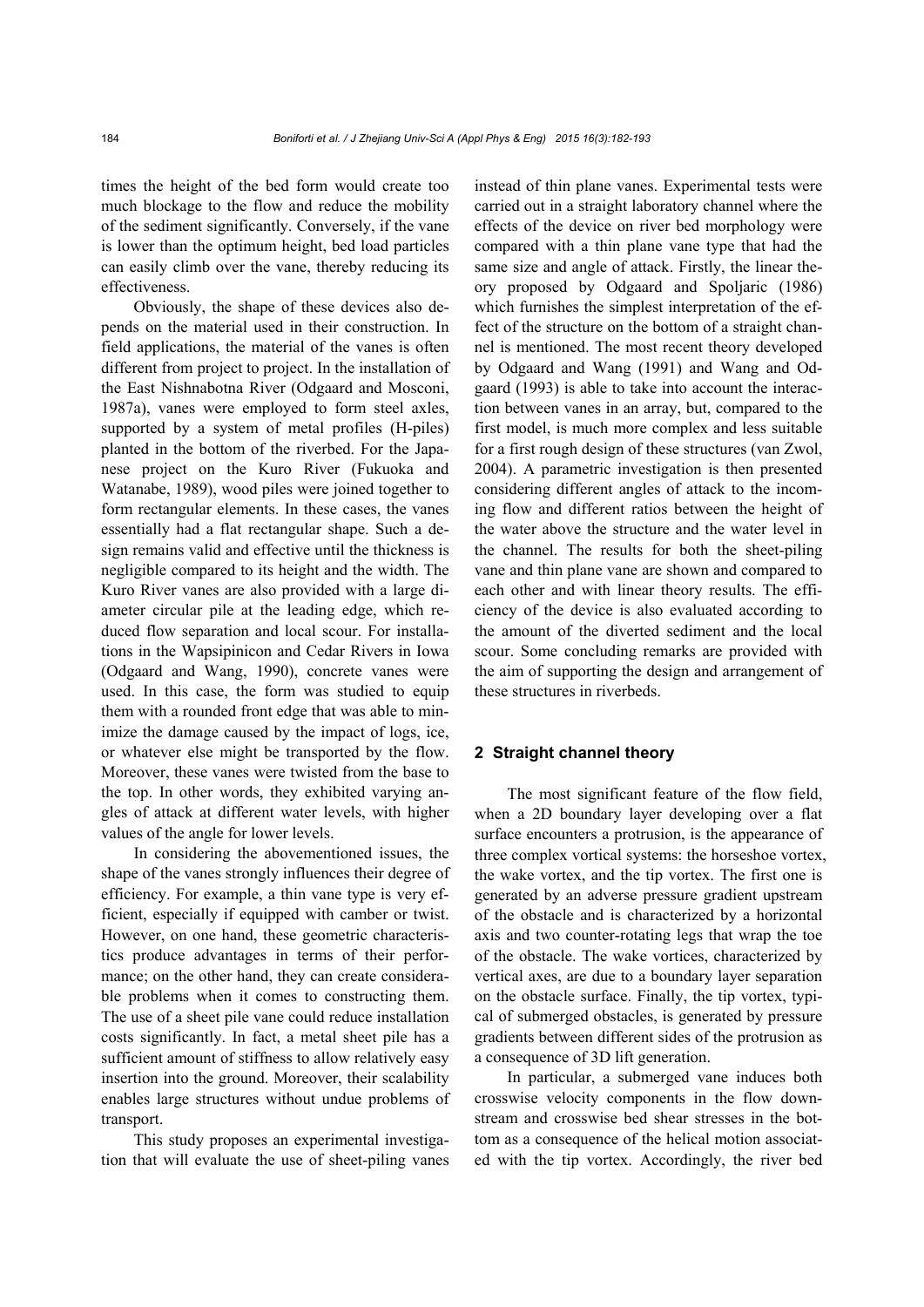topography is modified. The crosswise velocity components associated with this vortex are related to bed shear stresses, which produce changes in bed topography (Wang and Odgaard, 1993). Particularly, the river bed aggrades on one side of the channel cross-section and deepens in the other.

Following Odgaard and Spoljaric (1986), without a lateral pressure gradient and by neglecting the effect of fluid viscosity, the streamwise variation of the induced transverse velocity *v* can be obtained using the *y*-component of the momentum equation, where *x*, *y*, and *z* indicate the streamwise, transverse, and vertical directions, and *u*, *v*, and *w* the corresponding velocity components, respectively:

$$
u\frac{\partial v}{\partial x} + v\frac{\partial v}{\partial y} + w\frac{\partial v}{\partial z} = \frac{\partial}{\partial z} \left( \varepsilon \frac{\partial v}{\partial z} \right). \tag{1}
$$

A parabolic profile for the eddy viscosity  $\varepsilon$  and a linear profile for the induced transverse velocity *v* are adopted, that is

$$
v = 2v_s(z/d - 1/2), \quad \varepsilon = Ku^*z(1 - z/d),
$$
 (2)

where  $d$  is the depth of the flow,  $v_s$  is the transverse velocity component at the water surface,  $u^*$  is the shear velocity, and *K* is von Karman's constant. Other analytical expressions have been considered but the solution is not influenced much by the shape of the *v* and  $\varepsilon$  profiles (Odgaard and Spoljaric, 1986).

Moreover, to account for the helical motion induced by the vane, they proposed the following equation for  $v_s$  along the  $v$  direction

$$
v_s = v_{sc} \cos(\pi y/d), \quad -d/2 \le y \le d/2, \tag{3}
$$

where  $v_{\rm sc}$  is the value of  $v_{\rm s}$  at the channel-centre line  $(y=0)$ .

Then, at the water surface  $z=h$  and the centre line  $v=0$ :

$$
V_{\rm sc} = \exp\left(-\frac{2K}{1/K + \sqrt{8/f}}X\right),\tag{4}
$$

where  $X=x/d_0$ ,  $d_0$  is the average flow depth,  $V_{\text{sc}}=$  $v_{\rm sc}/v_{\rm so}$ ,  $v_{\rm so}=v_{\rm s}$  at  $(x, y)=(0, 0)$ , and  $f$  is the DarcyWeisbach friction factor.

The induced transverse velocity component *v* gives rise to a transverse bed-shear stress, which generates a new crosswise bed profile described by

$$
\frac{z}{d_0} = -\frac{av_{sc}}{\pi} \sin\left(\pi \frac{y}{d_0}\right),\tag{5}
$$

in which

$$
a = (3\beta/2)(\sqrt{\theta}/k) / \sqrt{gD(\rho_{\rm s} - \rho)/\rho}, \qquad (6)
$$

where  $\beta$  is the ratio of projected surface area to volume for a sediment particle divided by that for a sphere of the same volume (*β*≈1.27 for ordinary river sand),  $\theta$  is Shields' parameter, *D* is the particle diameter,  $\rho_s$  is the density of sediment,  $\rho$  is the density of water, *k*≈1 is the ratio of a critical near bed velocity to the critical shear velocity (Odgaard and Spoljaric, 1986). Other analytical theories have been developed by Odgaard and Wang (1991) validating the effects of vanes in sediment management.

#### **3 Experimental**

In this study, laboratory tests were carried out to evaluate the effectiveness of submerged vanes, comparing sheet-piling vanes against thin ones in controlling the sediment redistribution of the channel bed. Different experimental configurations were tested for the simple geometry of the thin plane vane and the more complex geometry of the 603 K vane. In particular, Fig. 1 shows the scaled geometry of the sheet-piled vane.

Tests were focused on finding a possible loss in efficiency of the sheet-piling vane due to the nonhydrodynamic shape of this structure, which could cause a large flow separation at the leading edge. The evaluation of the efficiency was also based on comparing changes in the bed morphology. The experimental tests were repeated for different values of the angles of attack and of the submergence parameter. The submergence parameter is defined as the ratio between the height *T* of the water above the structure and the water level  $d_0$ .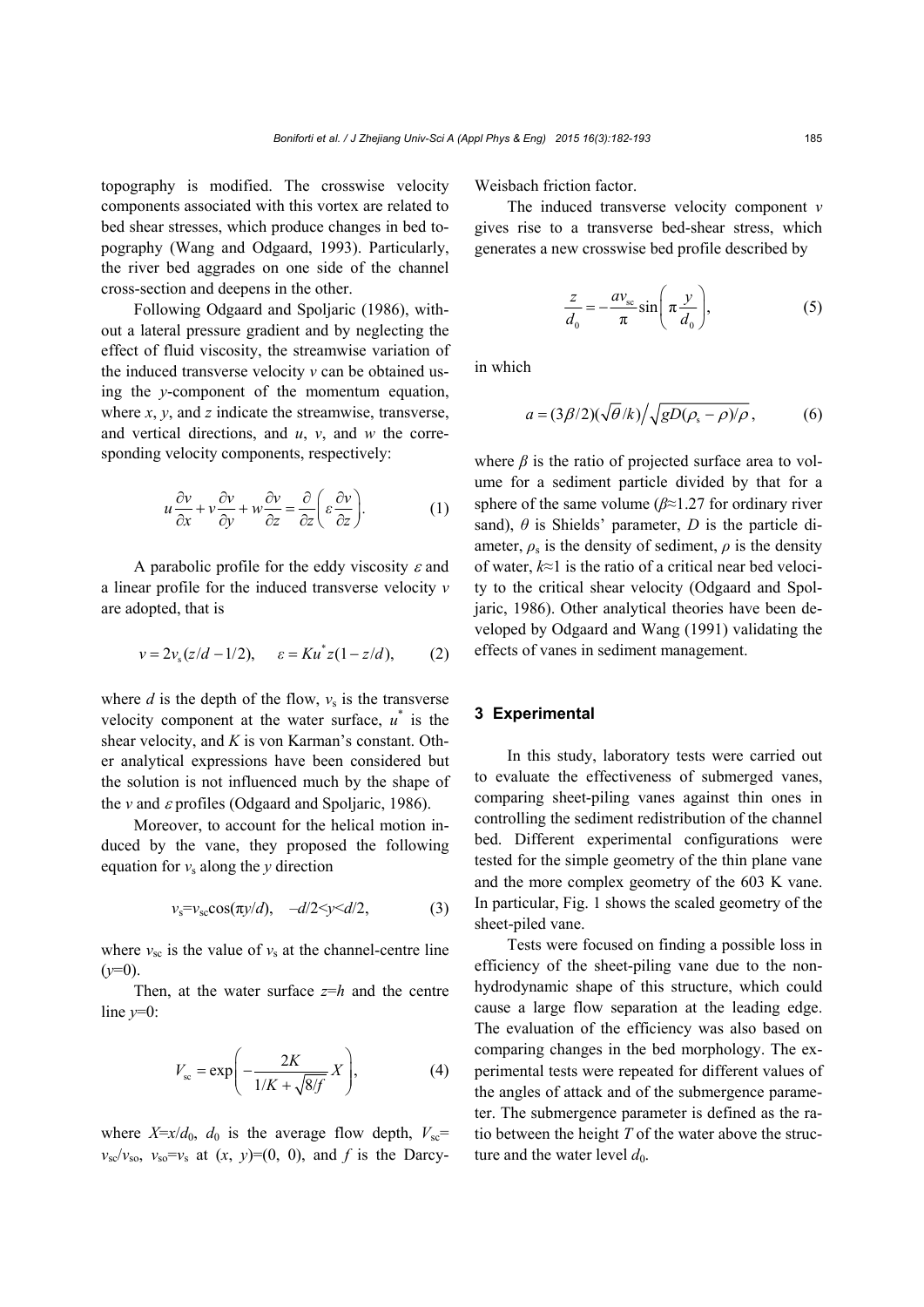

**Fig. 1 One experimental configuration of the sheet-piling vane Larssen 603 K** 

A 12 m long and 0.40 m wide channel was used for all the experimental tests. The flow rate was set to  $Q=0.022 \text{ m}^3/\text{s}$  and the flow depth to  $d_0=0.15 \text{ m}$ . Therefore, the mean velocity was *U*=0.36 m/s. The quartz sand used for the experiments had a density  $\rho$ <sub>s</sub>=2650 kg/m<sup>3</sup> and was fairly uniform in size with a diameter  $D_{90}=0.5$  mm. The conditions of incipient motion for the riverbed sand occurred for the mean velocity: *U*=0.28 m/s. The use of previous values of velocity, water level, and flow rate was dictated by a need to have an appreciable mobility of sand along the bottom.

A continuous recirculation of sand was guaranteed to have a constant solid flow rate. The submerged vane was installed 6 m downstream of the channel inflow in the middle of the flume. The origin of the reference system is positioned at the centre of the vane and on the undisturbed bottom of the channel (Fig. 2).

Four different shapes have been tested for describing the effects on the riverbed morphology:

(a) an aluminium sheet plane thin vane with a length of 17 cm and a height of 5 cm  $(T/d_0=0.7)$ ;

(b) an aluminium sheet plane thin vane with a length of 25 cm and a height of 7.5 cm  $(T/d_0=0.5)$ ;

(c) an aluminium sheet-piling vane reproducing a steel sheet-piling Larssen 603 K (scale 1:20) with a length of 17 cm and a height  $H=5$  cm  $(T/d_0=0.7)$ ;

(d) an aluminium sheet-piling vane reproducing

a steel sheet-piling Larssen 603 K (scale 1:20) with a length of 25 cm and a height  $H=7.5$  cm  $(T/d_0=0.5)$ .



**Fig. 2 Reference system and measurements area** 

The dimensions of the tested devices were determined by taking into account the results from Odgaard and Wang (1991) and in an effort to limit the boundary effects of the laboratory channel. All the vanes that were analysed had a thickness of *s*=0.5 cm and a surface roughness of  $e=0.05$  mm. Two different angles of attack,  $\alpha$ , were tested for each of the shapes:  $\alpha=10^{\circ}$  and  $\alpha=20^{\circ}$ . The level of the water surface and the bottom of the riverbed were measured to the nearest 0.1 mm with a point-gage. In particular, the measurements of the bed bottom were carried out in the cross-section at *x*=0 to evaluate the local scour and at regular intervals of Δ*x*=5 cm downstream of the vane, beginning at station *x*= 25 cm and ending at station *x*=90 cm. The crosswise intervals were also set to  $\Delta v = 5$  cm. The chosen measurement area downstream of the vane is the one that best describes, according to the laboratory tests, the phenomena of the redistribution, and remodelling of the channel bed.

#### **4 Results and discussion**

#### **4.1 Bed morphology measurements**

Experimental tests were carried out to analyse the influence of the structure on the morphology of the riverbed for each of the four vane shapes. The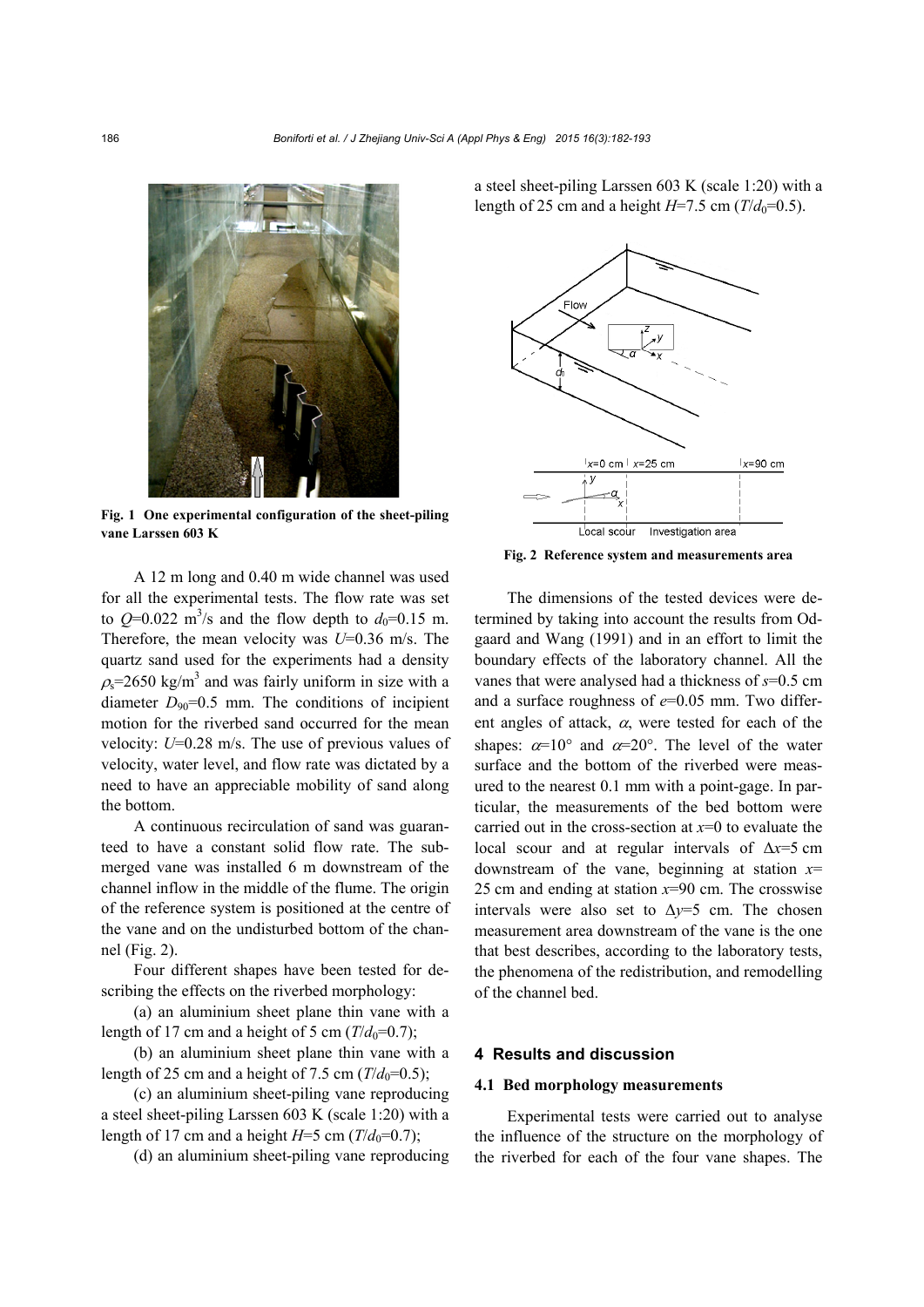duration of the experiments was set to 4 h until a quasi-steady condition was reached, that is the condition in which the morphology of the live river bed fluctuates around an equilibrium state in response to the passage of bed forms. During these tests, it was observed that a dune grew longitudinally along the left side of the vane and moved slowly downstream for the entire duration of the experiments, modifying the river bed profile as far as  $x/d_0=6.00$ . At the conclusion of the experiments, a sand ridge just downstream of the vane was observed. The channel bed was then divided in a sedimentation area and an erosion area.

The morphology of the channel bed was investigated both close to the obstacle and in the area downstream which is not affected by local scour phenomena. Excluding the crosswise sections around the obstacle where the local scour occurs, the more relevant changes in the bed morphology were localized between 30 cm  $(x/d_0=2)$  and 75 cm  $(x/d_0=5)$ downstream of the vane. The morphology of the channel in this area is represented by the bottom contour lines (Figs. 3–6).

In particular, for a submergence parameter equal to 0.7, the conformation of the bottom, both for the thin vane and the 603 K vane is shown in Figs. 3a and 3b with an angle of attack of 10° and in Figs. 4a and 4b with an angle of attack of 20°. A similar behaviour can be observed for both shapes, despite the fact that the thin vane shows a more



**Fig. 3** Bed morphology contour map of  $z/d_0$  values downstream of the vane for  $T/d_0=0.7$ ,  $\alpha=10^\circ$ (a) Plane vane; (b) 603 K vane. Lighter shades indicate deposition, and darker shades excavation



**Fig. 4 Bed morphology contour map of**  $z/d_0$  **values downstream of the vane for**  $T/d_0=0.7$ **,**  $\alpha=20^\circ$ (a) Plane vane; (b) 603 K vane. Lighter shades indicate deposition, and darker shades excavation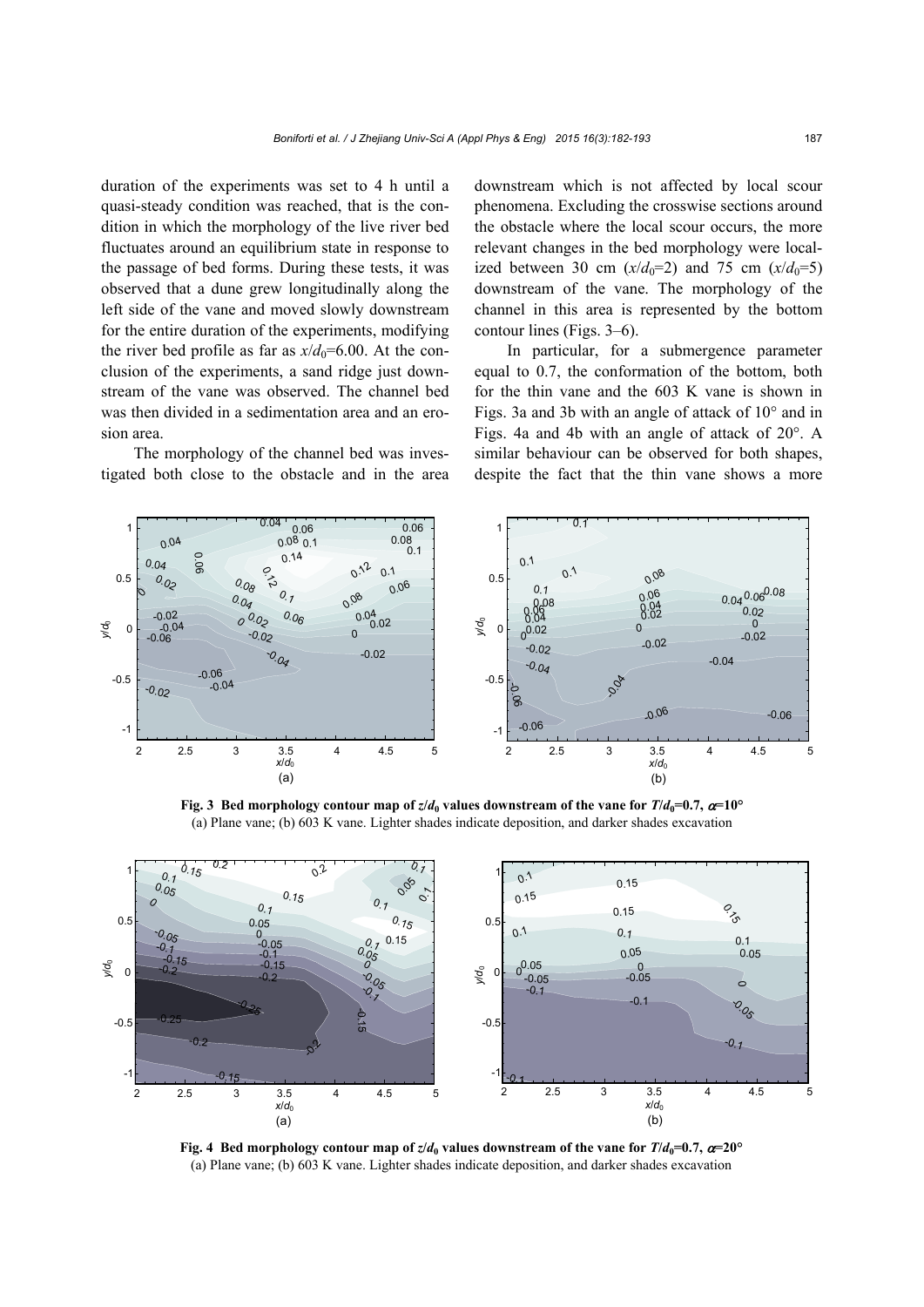extended excavation area in a crosswise direction with higher depths of scour. Moreover, the thin vane produces more excavation in the area immediately downstream of the obstacle, especially for the angle of attack  $\alpha=20^\circ$ , as a consequence of local scour phenomena.

A similar representation of the bottom is shown in Figs. 5 and 6 for a submergence parameter value of 0.5. Also, in this case, for the two vane shapes, a similar morphology of the bottom was obtained. In this situation, the excavation zone extends more in a crosswise direction close to the obstacle. This is attributable to the greater length of the devices and then to a greater connection between the investigated area and the erosion area located next to the obstacle. With this submergence, higher values for the depth of the excavation can be observed far away from the vane for all the shapes, and especially, for the 20° angle. Overall, it can be said that the sheet-piling vane produces an effect globally comparable with the thin vane except that a little more excavation at 20° is produced by the sheet-piling vane.

#### **4.2 Bed profile**

In Figs. 7 and 8, experimental measurements of the bed crosswise sections for  $\alpha=10^{\circ}$  and  $\alpha=20^{\circ}$  and  $T/d_0=0.7$  are described for the thin vane at different downstream distances of  $x/d_0$ . In particular, Fig. 7 shows the bed profiles at  $x/d_0=2.67$ , 3.67, 4.67, and 5.67 obtained with an angle of attack  $\alpha=10^{\circ}$ . Similar



**Fig. 5 Bed morphology contour map of**  $z/d_0$  **values downstream of the vane for**  $T/d_0=0.5$ **,**  $\alpha=10^\circ$ (a) Plane vane; (b) 603 K vane. Lighter shades indicate deposition, and darker shades excavation



**Fig. 6 Bed morphology contour map of**  $z/d_0$  **values downstream of the vane for**  $T/d_0=0.5$ **,**  $\alpha=20^\circ$ (a) Plane vane; (b) 603 K vane. Lighter shades indicate deposition, and darker shades excavation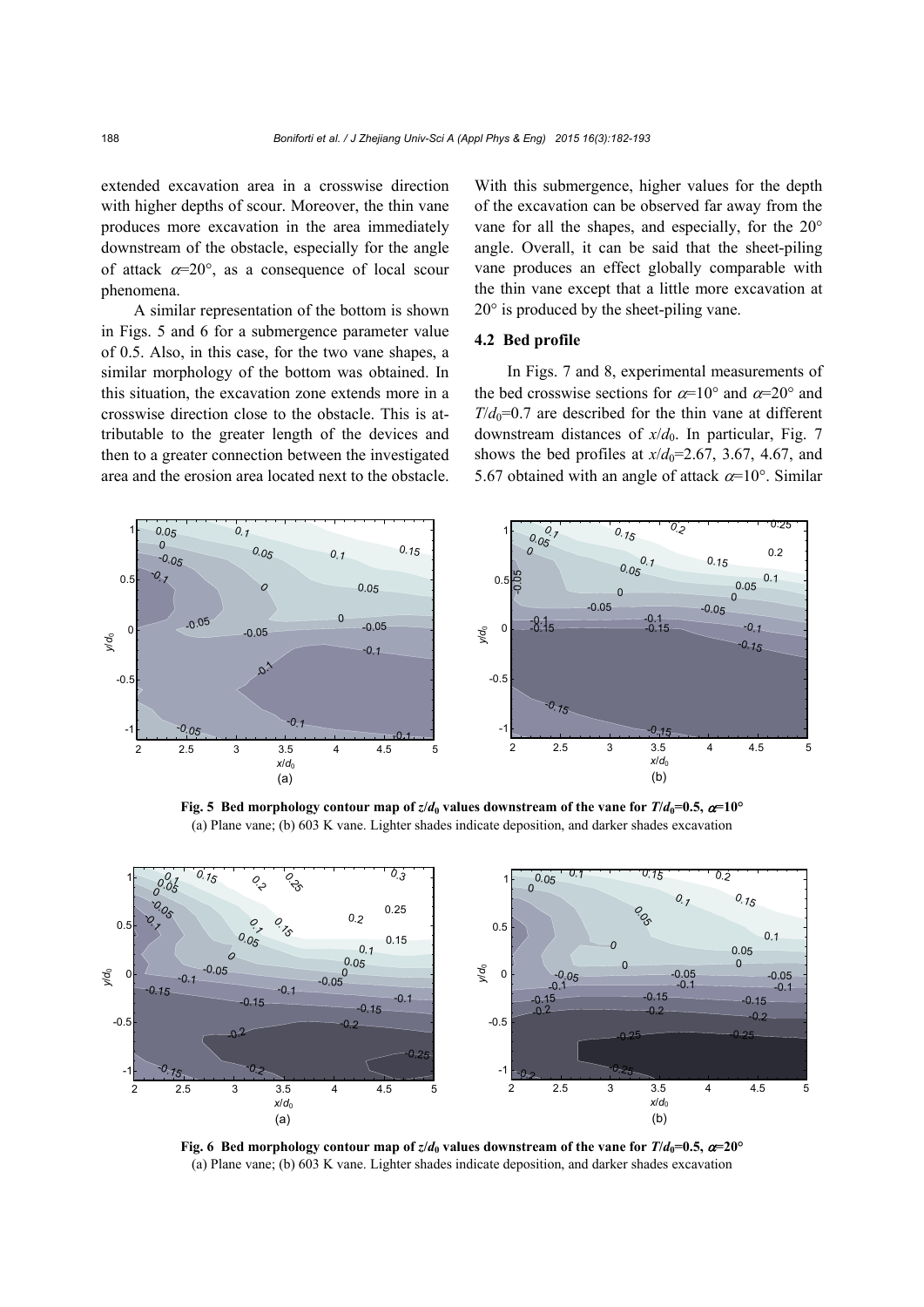

**Fig. 7 Bed crosswise morphology for plane thin vane at different** *x*/*d*<sub>0</sub> values for *T*/*d*<sub>0</sub>=0.7,  $\alpha$ =10°



**Fig. 8 Bed crosswise morphology for a plane thin vane at different**  $x/d_0$  values for  $T/d_0=0.7$ ,  $\alpha=20^\circ$ 

behaviour is shown at different positions. The maximum value of the deposition is located between  $y/d_0=0.6$  and  $y/d_0=0.7$ .

As the angle of inclination of the vane increases to  $\alpha=20^\circ$ , the profiles differentiate themselves more (Fig. 8). In particular, at the positions closest to the obstacle  $(x/d_0=2.67$  and  $x/d_0=3.67$ ) they seem to be affected by localized phenomena. As the distance increases  $(x/d_0=4.67, 5.67)$ , the crosswise sections highlight a line of separation between the zone of deposition and a scour close to the middle of the channel, showing a behaviour similar to that when  $\alpha=10^\circ$ .

The Odgaard linear theory, which does not take into account localized phenomena, better approximates the bed profile for an angle of  $\alpha=10^{\circ}$  (Figs. 9a and 9b).

This theory may only be used at greater distances from the obstacle in the case of an attack angle of a submerged vane that is equal to 20° (Figs. 9c and 9d). In both cases, the linear theory may represent the bed profile only in the middle of crosswise



**Fig. 9 Bed crosswise morphology, experimental, and theoretical results** 

(a)  $\alpha=10^{\circ}$ ,  $x/d_0=2.67$ ; (b)  $\alpha=10^{\circ}$ ,  $x/d_0=5.67$ ; (c)  $\alpha=20^{\circ}$ ,  $x/d_0=2.67$ ; (d)  $\alpha=20^\circ$ ,  $x/d_0=5.67$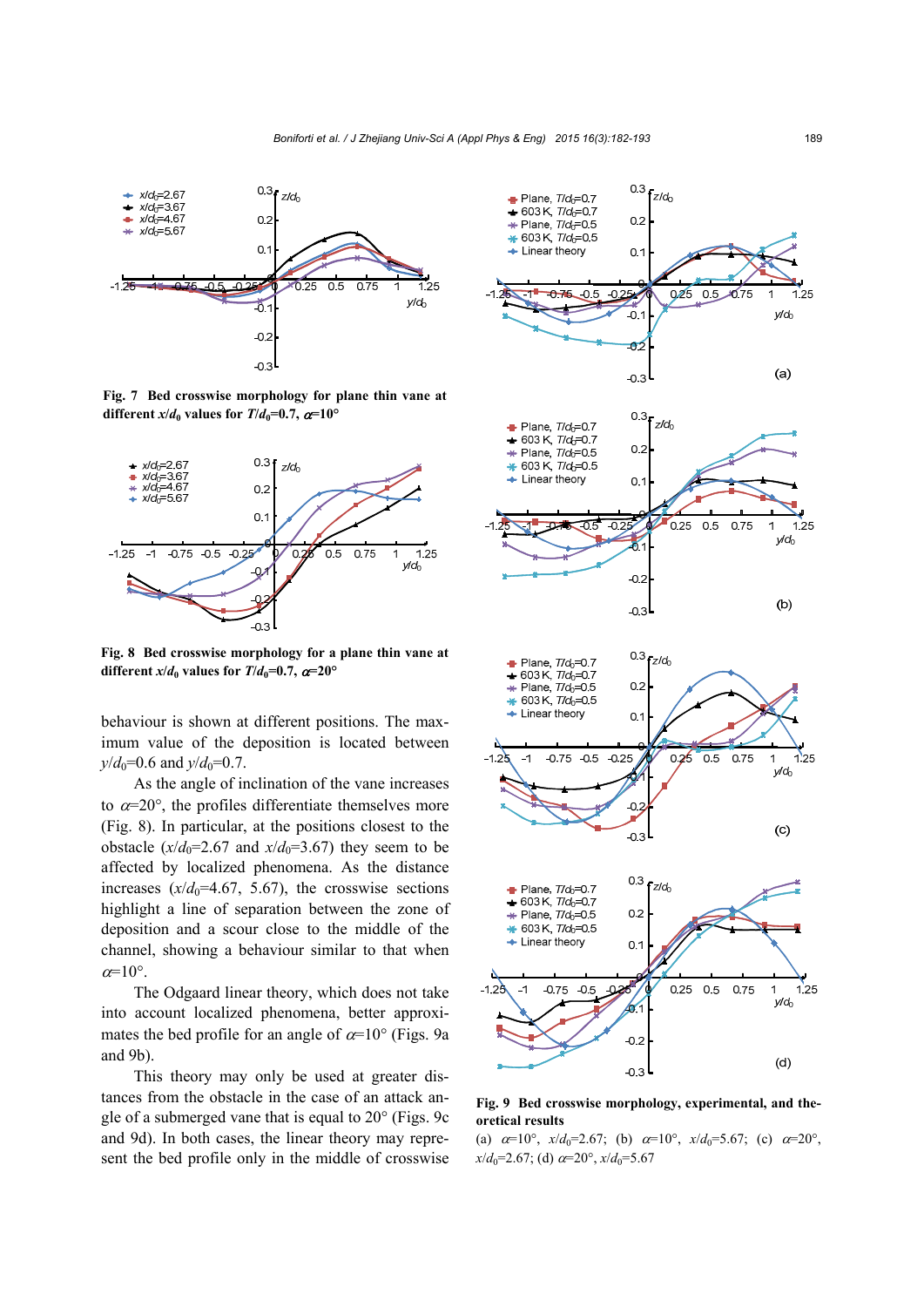sections. It was also observed that the maximum slope of the crosswise profile is almost constant for each angle  $\alpha$  of the vane that is tested. In particular, for an angle  $\alpha=10^{\circ}$ , the value of this slope is approximately equal to 20 $^{\circ}$ , while for  $\alpha = 20^{\circ}$  the maximum slope is approximately 26°. The result in both cases is that this is smaller than the angle of repose of the dry material, which is equal to 31°.

In Fig. 10 a bed crosswise morphology for a 603 K vane at different  $x/d_0$  values for  $T/d_0=0.7$  and  $\alpha=10^{\circ}$  is shown. The effects of the device on the bottom are comparable to those of the plane vane, but with some other differences. Firstly, we can notice a deeper scour hole in the sections closer to the device due to the influence of a local kinematic field. Moreover, a lower efficiency of this shape of vane is also highlighted as one moves away from the obstacle. In fact, the erosion and the deposition depths tend to diminish and be redistributed all over the cross-section.

For an attack angle equal to 20°, we notice that the sheet-piling vane gives a smaller difference among the profiles in the downstream crosswise sections (Fig. 11). In this case too, the depth of the eroded area is lower than that for the thin plane vane and the profiles are more symmetric with respect to the channel axis.

For the lower value of the submergence parameter  $T/d_0=0.5$ , only the results for  $\alpha=20^\circ$  are shown, which are the most interesting in describing the influence of this parameter. We can observe that in this case, the profiles for the thin plane and sheet-piling vanes are very similar, both in their shape and values. Obviously, with this submergence, higher values of deposition and erosion rates all over the crosswise section are produced. Moreover, we can also notice a similar behaviour of the erosion profiles for the plane vane and the sheet-piling vane at different downstream sections (Figs. 12 and 13).

For this value of the submergence, if the crosswise bottom profile is schematized as a sine wave, an increasing of the amplitude and period of the wave, both for the thin vane and the sheet-piling vane, is observed.



**Fig. 10 Bed crosswise morphology for 603 K vane at different**  $x/d_0$  values for  $T/d_0=0.7$ ,  $\alpha=10^\circ$ 



**Fig. 11 Bed crosswise morphology for 603 K vane at different**  $x/d_0$  values for  $T/d_0=0.7$ ,  $\alpha=20^\circ$ 



**Fig. 12 Bed crosswise morphology for plane vane at different**  $x/d_0$  values for  $T/d_0=0.5$ ,  $\alpha=20^\circ$ 



**Fig. 13 Bed crosswise morphology for plane and 603 K vane for** *T*/ $d_0$ =0.5,  $\alpha$ =20°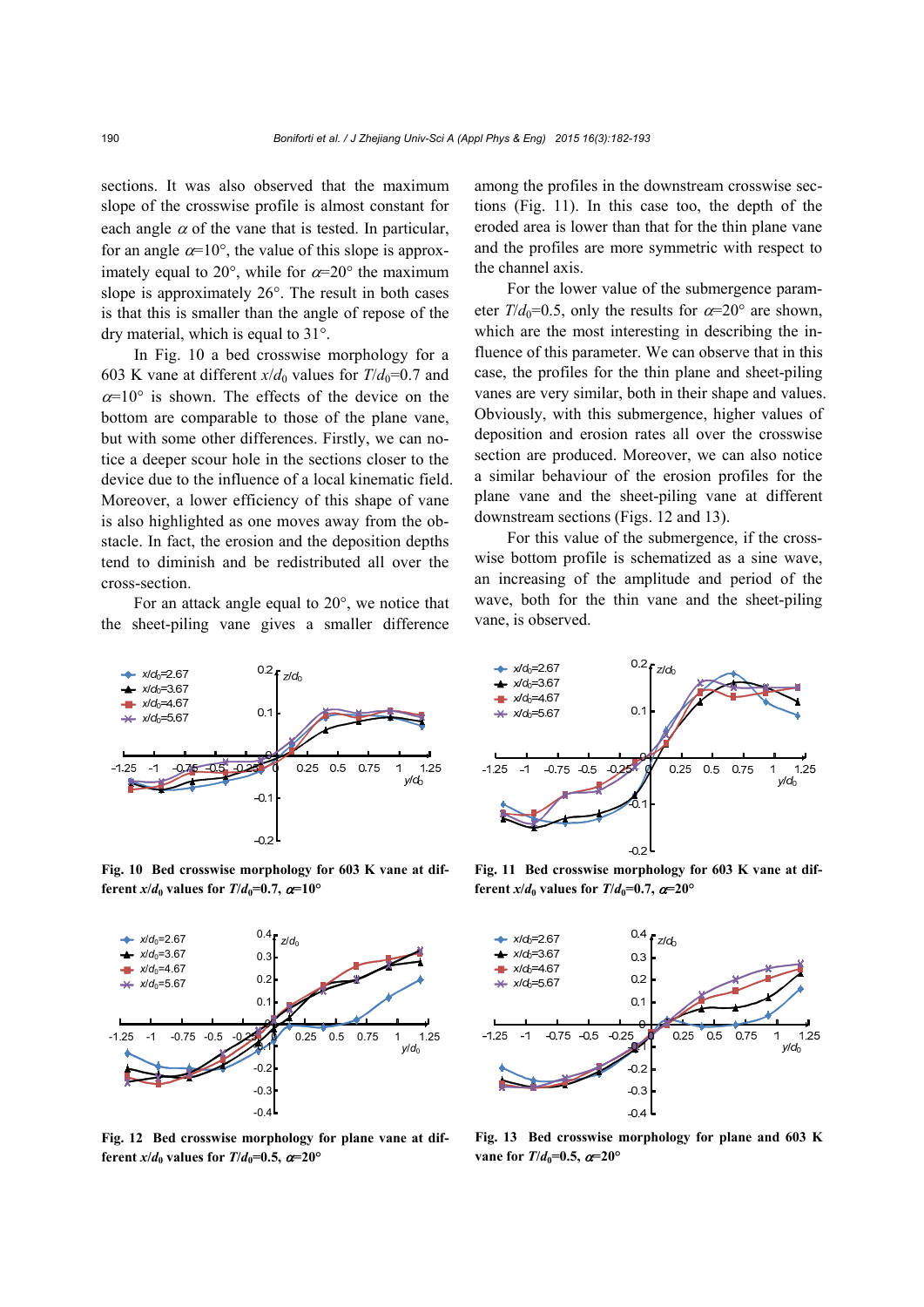#### **4.3 Local scour**

One of the main problems associated with the use of submerged vanes is the local scour phenomena close to the obstacle. The excavation at the foot of the vane is due to the action of different vorticity systems acting around the obstacle: the horseshoe vortex, the wake vortex, and the tip vortex. The local scour phenomena influence the structural stability of the vane. In fact, if the depth of the foundations is not adequate, the device can be removed by the incident flow. Sinha and Marelius (1997) showed that erosion at the foot of the vane increases when the angle  $\alpha$  increases.

To quantify the magnitude of such an excavation, and especially to compare the behaviour of the sheet-piling vane with respect to the thin plane one, the bed profile for both the obstacles was detected in the crosswise section at  $x/d_0=0$ , for different experimental configurations. In this section the local scour depth generally reaches its maximum value. In particular, the results for  $\alpha=10^{\circ}$  and  $\alpha=20^{\circ}$  and  $T/d_0=$ 0.7 are shown in Figs. 14 and 15. It is clearly noticeable that the excavation is always much more accentuated on the side of the vane directly impacted by the current (as seen on the right side of the section). On the exposed side of the vane, for the lower  $\alpha$  angular value, the plane vane produces localized effects smaller than the sheet-piling vane, with maximum depths that differ by 10%. When the angle of attack increases, both of the devices highlight



**Fig. 14 Bed crosswise profile for plane and sheet-piling vane at** *x*/*d*<sub>0</sub>=0, for *T*/*d*<sub>0</sub>=0.7,  $\alpha$ =10°

significantly higher excavations, but the results for  $\alpha$ =20° show that the thin plane vane produces deeper scour holes, approximately 30% more (Fig. 15). This result may be due to the more complex geometry of the sheet-piling vane which is able to pull in the sand locally eroded.



**Fig. 15 Bed crosswise profile for plane and sheet-piling vane at** *x*/*d*<sub>0</sub>=0, for *T*/*d*<sub>0</sub>=0.7,  $\alpha$ =20°

#### **5 Conclusions**

In this study, experimental tests were carried out to compare sheet plane thin vanes and sheetpiling vanes reproducing steel sheet-piling Larssen 603 K (scale 1:20) within a straight water channel. In fact, while there are many studies on the use of thin plate vanes, there are no literature data on the effects of sheet-piling vanes. The experiments were focused on finding a possible loss in efficiency of sheetpiling vanes due to their non-hydrodynamic shape considering two different angles of attack with the incoming flow and four different shapes, which are plane vanes and sheet-piling vanes with two different values of the submergence parameter. All experiments were realized in conditions of incipient motion of the bed material.

The morphology of the river bed was investigated both close to the obstacle and in the area downstream which is not affected by local scour phenomena. The results showed that the effect of the submerged vanes on the morphology of the channel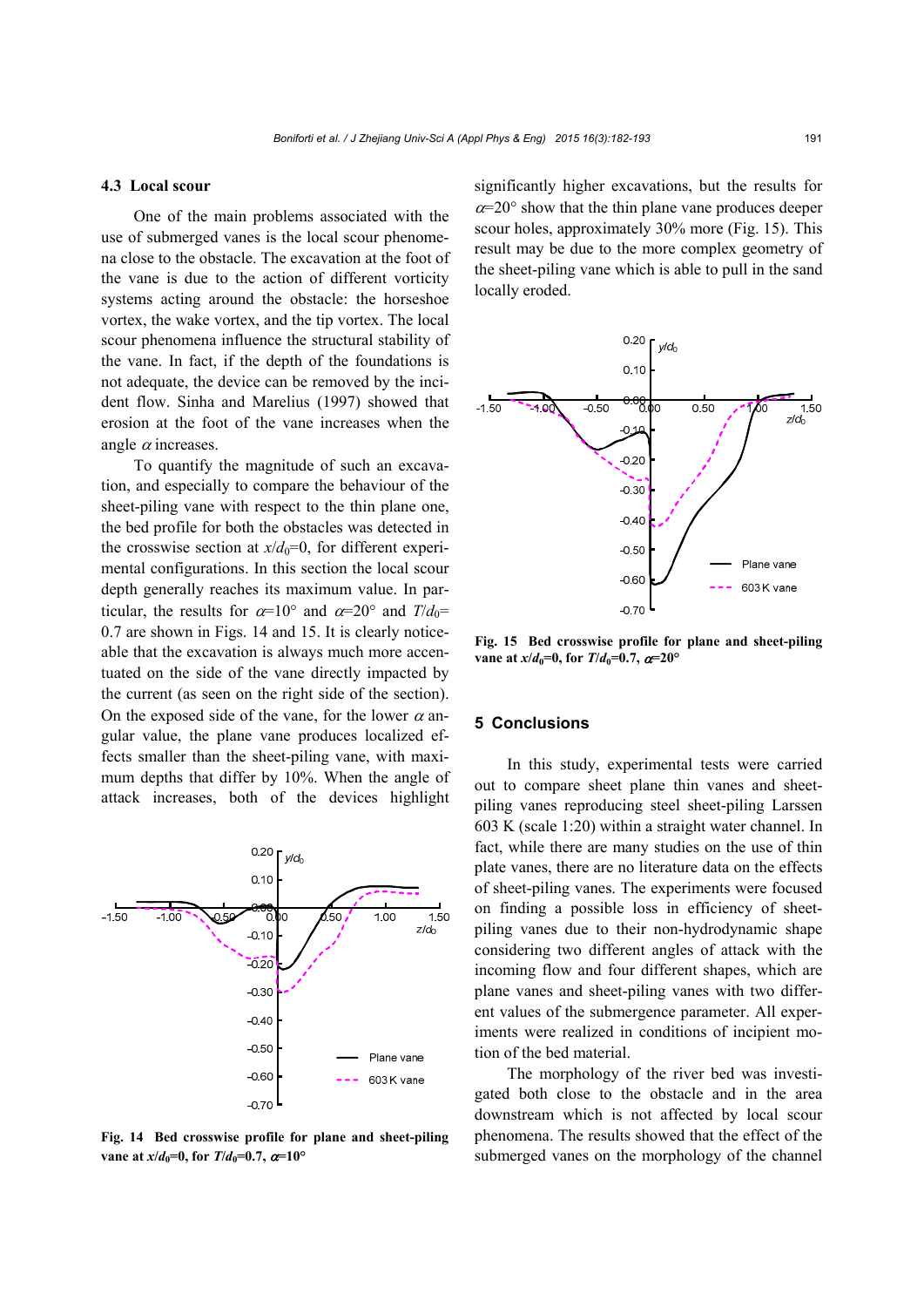bottom was significant only for short distances. Specifically, the area influenced by the action of these submerged structures does not extend to more than six times the water level. In particular, excluding the crosswise sections around the obstacle, where the local scouring effect due to the horseshoe vortex occurs, the maximum changes in bed morphology were localized between  $x/d_0=2$  and  $x/d_0=5$  downstream of the vane.

For the lower value of the submergence parameter  $T/d_0=0.5$  we observed that the bed morphology for the thin plane and sheet-piling vanes is very similar. Moreover, we can also notice a similar behaviour of the erosion profiles for the sheet-piling vane at different downstream sections.

For the submergence parameter of 0.7, the thin vane produces a more extended excavation area in the crosswise direction with higher depths of scour. Also, it produces more excavation in the area closest to the obstacle, especially with the angle of attack  $\alpha$ =20°, as though the effect in the far field has a connection with the local scour hole. Obviously, with this submergence parameter, lower values of deposition and erosion rates are produced all over the crosswise section.

On the exposed side of the vane, for the lower angular values, the thin plane vane produces an excavation depth smaller by about 10% with respect to that formed by the sheet pile. When the angle increases, both devices change the channel bottom for a greater extension in the downstream direction. In particular the results for  $\alpha=20^\circ$  show that the thin plane vane produces deeper scour holes, approximately 30% more. This fact may be due to the more complex geometry of the sheet-piling vane which is able to pull in the sand locally eroded. The different behavior of the local scour with the increase of angle of attack for the two types of vane (thin plane and sheet-piling vane) can be justified by the interaction of the vortical structure with a horizontal axis (horseshoe vortex) with the surface of the obstacle. For small angles this vortex is very weak and the deeper erosion for the sheet-piling vane is probably due to the uneven surface of the structure. With the growth of the angle of attack the horseshoe vortex becomes stronger increasing its erosive capacity. By contrast, in this case the uneven surface of the sheet-piling vane mitigates the erosive strength of the vortex.

#### **References**

- Azizi, R., Bejestan, M.S., Ghomeshi, M., 2012. Scour depth at the edge of different submerged vanes shapes. *Journal of Applied Sciences*, **12**(4):362-368. [doi:10.3923/jas. 2012.362.368]
- Barkdoll, B.D., 2003. Discussion of "use of vanes for control of scour at vertical wall abutments" by P. A. Johnson, R. D. Hey, M. Tessier, and D. L. Rosgen. *Journal of Hydraulic Engineering*, **129**(3):246. [doi:10.1061/(ASCE) 0733-9429(2003)129:3(246)]
- Behbahan, T.S., 2011. Laboratory investigation of submerged vane shapes effect on river banks protection. *Australian Journal of Basic and Applied Sciences*, **5**(12):1402-1407.
- Bhuiyan, F., Hey, R., Wormleaton, P., 2010. Bank-attached vanes for bank erosion control and restoration of river meanders. *Journal of Hydraulic Engineering*, **136**(9): 583-596. [doi:10.1061/(ASCE)HY.1943-7900.0000217]
- Chabert, J., Remillieux, M., Spitz, I., 1961. Application de la circulation transversale a la correction des rivieres et a la protection des prises d'eau. Proceedings of the 9th Convention, International Association for Hydraulic Research, Dubrovnik, Yugoslavia, p.1216-1223 (in French).
- Espa, P., Magini, P., 2000. Erosione localizzata al piede di ostacoli in alveo: studio sperimentale su un dispositivo di controllo. ATTI XXVII Convegno di Idraulica e Costruzioni Idrauliche, Genova, Italy, CNR-GNDCI, p.355- 362 (in Italian).
- FISRWG (Federal Interagency Stream Restoration Working Group), 1998. Stream Corridor Restoration: Principles, Processes and Practices. FISRWG, Washington, DCN-TIS: PB98-158348INQ.
- Fukuoka, S., Watanabe, A., 1989. New bank protection methods against erosion in the river. Proceedings of the Japan-China Joint Seminar on Natural Hazard Mitigation, Kyoto, Japan, p.439-448.
- Gupta, U.P., Ojha, C.S.P., Sharma, N., 2010. Enhancing utility of submerged vanes with collar. *Journal of Hydraulic Engineering*, **136**(9):651-655. [doi:10.1061/(ASCE)HY. 1943-7900.0000212]
- Han, S., Ramamurthy, A., Biron, P., 2011. Characteristics of flow around open channel 90° bends with vanes. *Journal of Irrigation and Drainage Engineering*, **137**(10):668- 676. [doi:10.1061/(ASCE)IR.1943-4774.0000337]
- Hey, R.D., 1996. Environmentally sensitive river engineering. *In*: Petts, E.G., Calow, P. (Eds.), River Restoration. Blackwell Science, Oxford, UK, p.80-105.
- Jansen, P.P., van Bendegom, L., van den Berg, J., *et al.*, 1979. Principles of River Engineering: The Non-tidal Alluvial River. Delftse Uitgevers Maatschappij, Pitman, London, p.509.
- Nakato, T., Kennedy, J.F., Bauerly, D., 1990. Pump-station intake-shoaling control with submerged vanes. *Journal of Hydraulic Engineering*, **116**(1):119-128. [doi:10. 1061/(ASCE)0733-9429(1990)116:1(119)]
- Odgaard, A.J., Kennedy, J.F., 1983. River-bend protection by submerged vanes. *Journal of Hydraulic Engineering*, **109**(8):1161-1173. [doi:10.1061/(ASCE)0733-9429 (1983)109:8(1161)]